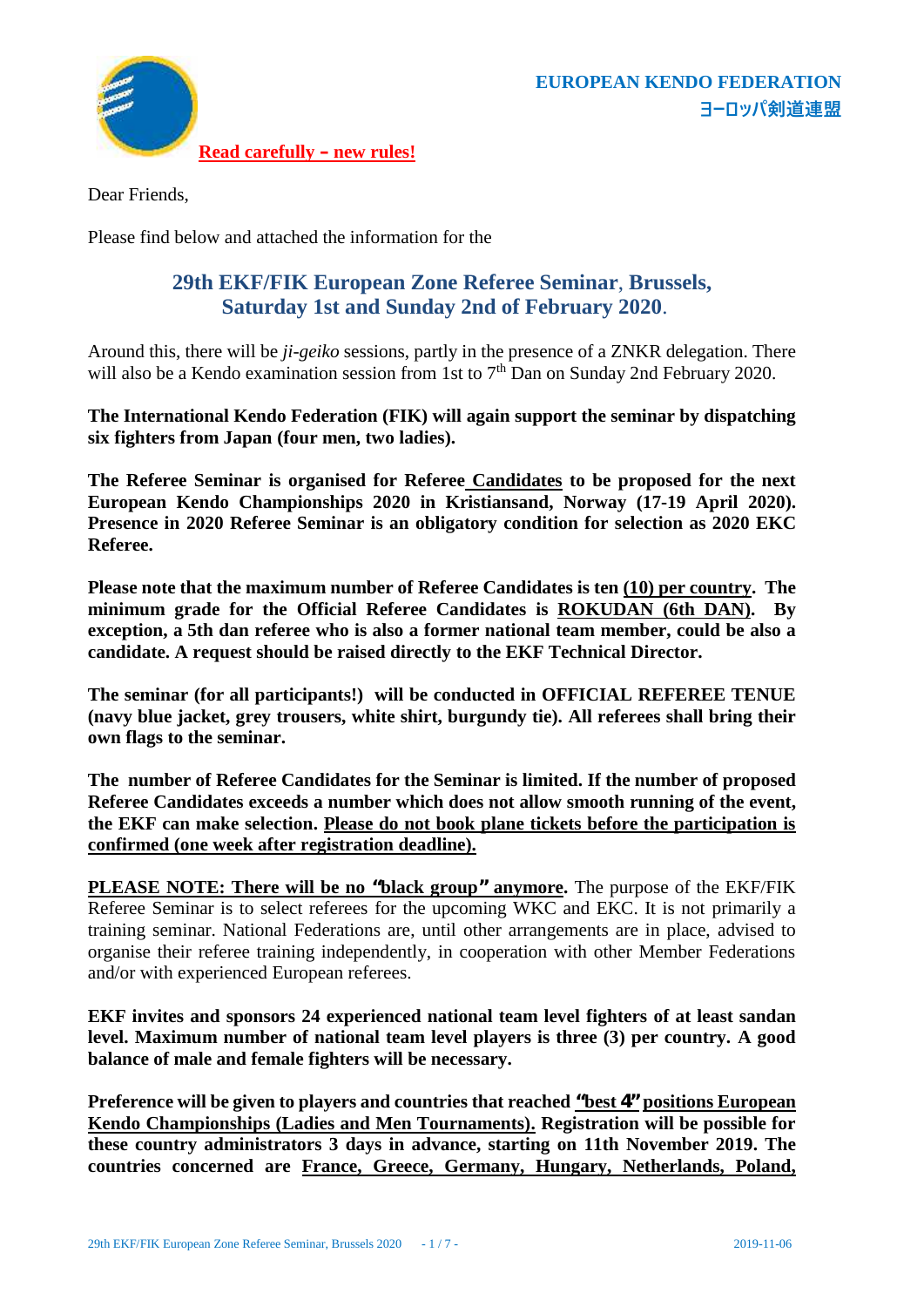

**Read carefully – new rules!**

**Serbia, Spain, Switzerland and Russia, and as special courtesy to the home country of the seminar, Belgium. Even in those countries the registration is not "free" but need to cover the players whio qualified best in the last EKC.**

**EKF reserves the right to verify the fighter entries and modify registrations even if the formal requirements are met. This is also necessary to guarantee good balance of male and female fighters. Any such modification will be notified at the latest one week after the registration deadline. Please do not book plane tickets before the participation is confirmed.**

**Total number of fighters will be limited to 30 fighters, FIK fighters included. Registration will close when this number is reached.**

Fighters will be subsidised by the EKF by providing free accommodation, free lunches and free Dinner Party. Only travelling costs remain to be paid by National Federations.

**Other persons, i.e.**

**- kendoka not in national team fighter category,**

- **- kendoka willing to participate in dan examinations,**
- **- accompanying persons**

**are invited to participate in ji-geiko only (Friday evening, Saturday evening, Sunday after seminar). They are welcome to join the dinner party on Saturday evening at price of 30 euro. Dinner party shall be reserved via the registration tool by Federations.**

**There is also an additional hall (G2) reserved for organised ji-geikos, warming-up and free practice (preparing the examination) during the most part of the seminar. See seminar schedule for availability of G2 hall. Organised ji-geikos will be announced.**

We look forward to meeting you all next year in Brussels.

Sincerely Yours,

**Pekka NURMINEN** EKF Secretary-General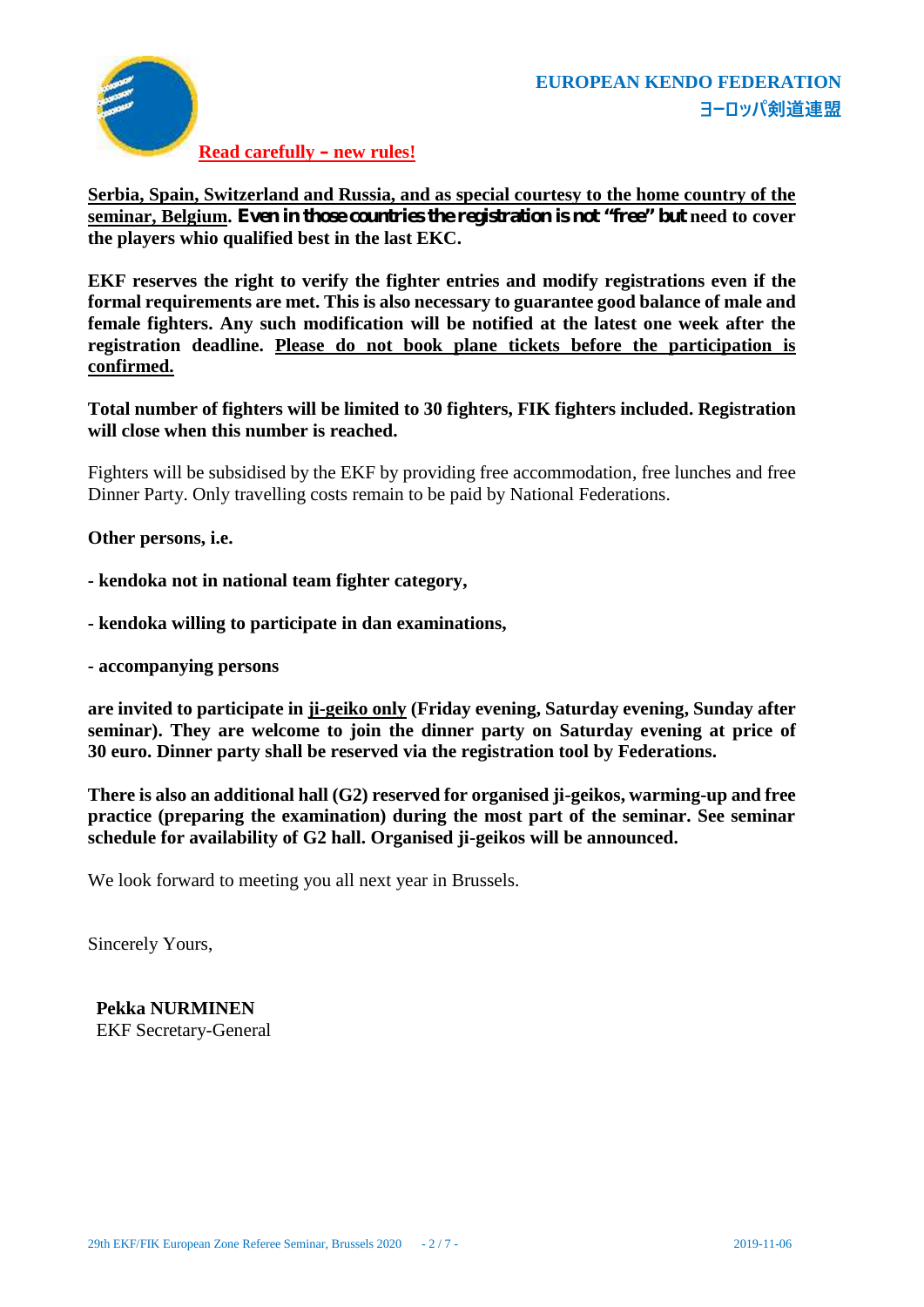

# **1. Information on the seminar:**

The venue is the

**ADEPS Sports Centre "Forêt de Soignes",** Chaussée de Wavre 2057, 1160 BRUSSELS (Auderghem). Telephone: +32.2.672.22.60 | Fax: +32.2.672.19.39. http://www.csfds.be/ info@csfds.be

Seminar price:

- S**eminar fee for Referee Candidates** is EUR **40,00** (including Dinner Party on Saturday). The fee remains the same as in previous years.
- Fighters who are confirmed national team members with at least sandan level, first come first served, subject to EKF approval of the registration, will be subsidised by the EKF by providing free accommodation for two nights (FRI / SAT / SUN), lunches and Dinner Party. Only travelling costs remain to be paid by these fighters or their countries. National Federations shall confirm the adequate level and condition in the registration. **Maximum number of fighters per country is three (3) and total number is thirty (30), including the fighters dispatched by FIK.**

**EKF admin reserves the right to verify the entries and reject registrations even if the formal requirements are met. Any such rejection will be notified by one week after Registration deadline (see 3) at the latest.**

#### **BOOKING OF ACCOMMODATION:**

**EKF provides accommodation for the ZNKR Delegation, all fighters and for the seminar organisation. This accommodation is already reserved at ADEPS.**

**EVERYBODY ELSE (REFEREE CANDIDATES, ACCOMPANYING PERSONS) need to make their bookings directly at ADEPS, by using the following link (FR and EN possible):**

**https://www.auberge3fontaines.be/fr/**

**AND**

**the promotional code: KENDO**

**Click "BOOK ROOM" or "RÉSERVER UNE CHAMBRE" to start.**

**It is advised to make reservations in groups, to fill a whole room (2 person, 4 person, 8 person rooms) for the same period of time.**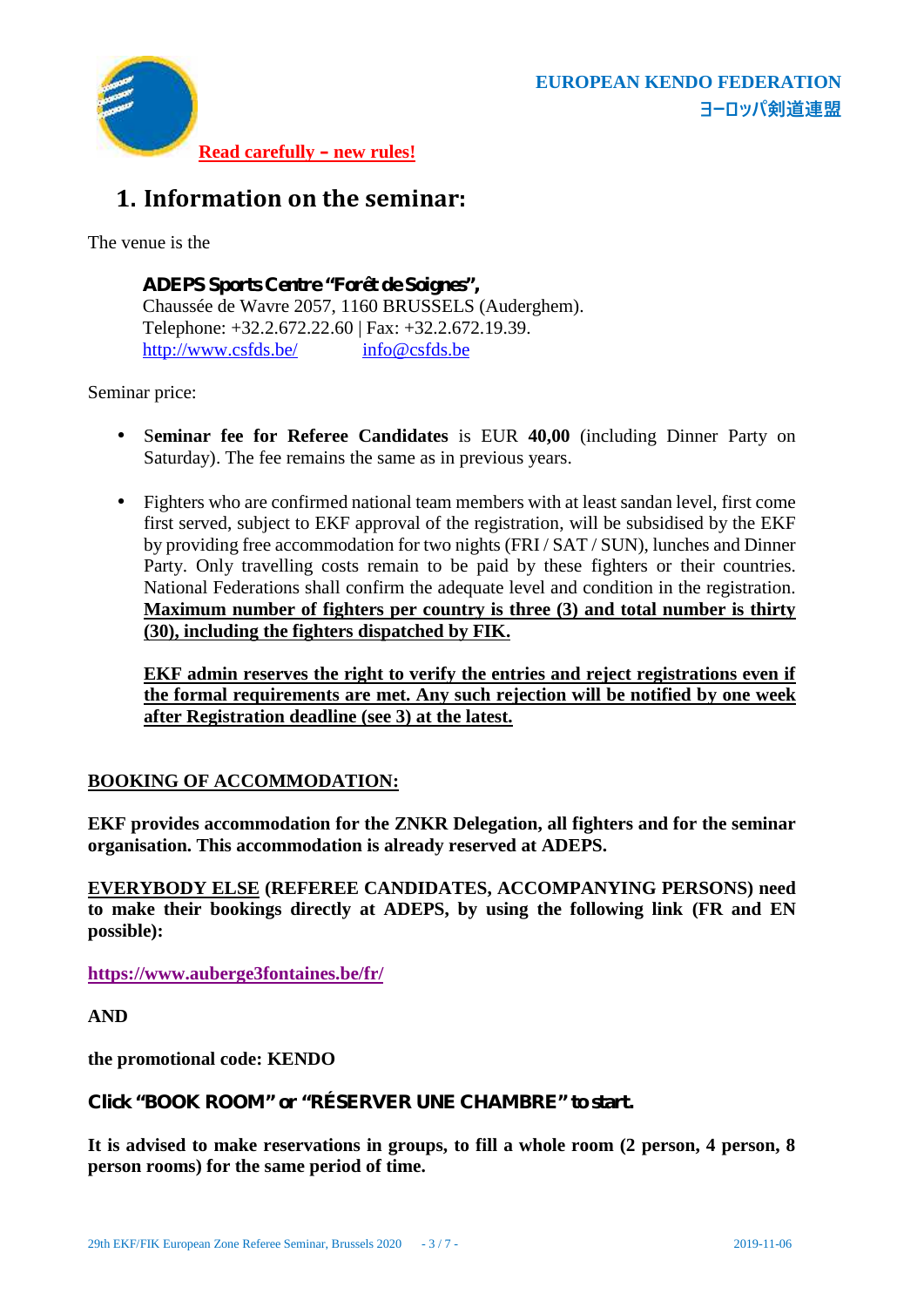

#### **Prices and conditions and contact information is given on the ADEPS website.**

ADEPS reservation works naturally on "first come, first served" basis. After the capacity is fully booked, participants need to find hotels or AirB&B or similar outside. All participants are naturally free to use accommodation outside ADEPS.

#### **Meals:**

- Breakfasts at ADEPS are included with the accommodation.
- Saturday and Sunday lunch are offered free of charge ONLY for ZNKR Delegation, and the fighters, naturally.
- **There will be no organised meals for other participants. ADEPS Cafeteria is informed of a major event. There is a possibility to command food from outside via Deliveroo, Uber Eats, or other delivery services (not to be eaten in the Cafeteria).**
- Dinner Party on Saturday night at the ADEPS is included in the seminar fee for the Referees Candidates. For the others, the price is 30 euros per person, to be commanded upon registration.
- The dinner party on Saturday is free for fighters.

**Registration to seminar is made on-line via EKF website. Please note, that registration of a person asa Referee Candidate means official nomination as EKC Referee Candidate. The registration is also considered as declared availability to referee at the EKC. Please make sure that this is the case. PERSONS WHO ARE NOT AVAILABLE TO REFEREE IN THE NEXT EKC SHOULD NOT BE REGISTERED.**

**Referee candidates might also be requested to be members of an examination jury in Brussels or at the EKC. Composition of panels will be confirmed well in advance, once number of examination candidates is known.**

## **2. Information on the examination:**

The Dan grading examination from  $1<sup>st</sup>$  to  $7<sup>th</sup>$  Dan will be held on Sunday 2nd February 2020 in the afternoon (subscription & registration fees according to the **EKF Grading Rules on EKF website**).

Registration to dan examinations is done via EKF website by the National Federations. See registration info below.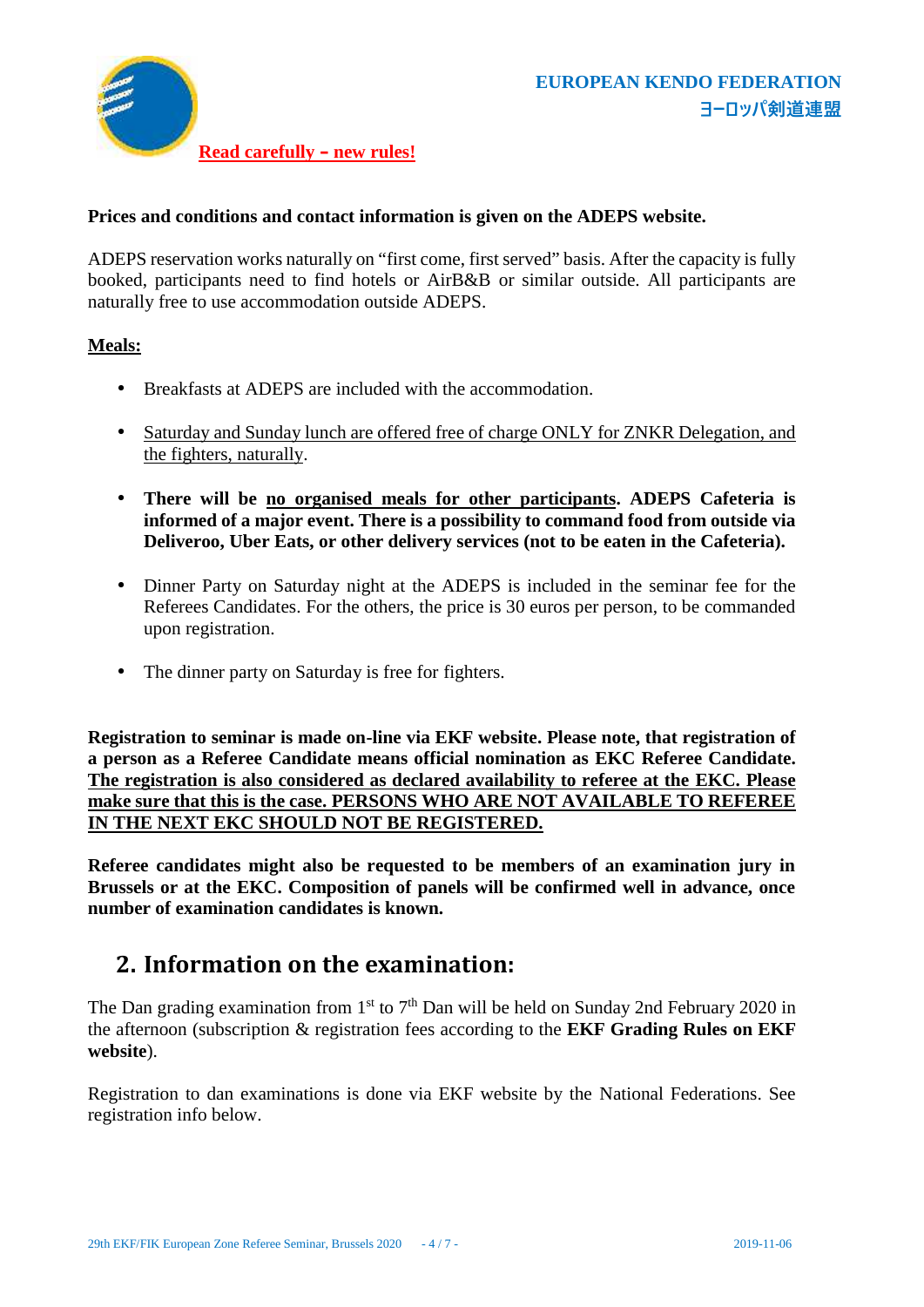



#### **Read carefully – new rules!**

All candidates for dan examination - without exception - are asked to confirm their registration/payment and presence at the latest on Sunday by 12.00 with the EKF Secretariat in ADEPS. This can be done by country or club representative.

#### NOTE: **Non-confirmed and non-paid candidates will be eliminated from the list of candidates after the deadline.**

The candidates must be ready in the Hall H2 one hour before the start of the examination on Sunday. The provisional starting time of the examination is 14:00 (i.e. please be there at 13.00 at the latest). Please follow the announcements for possible changes of timetable.

## **3. Registration, Payment and Cancellation Policy**

 **Registration to the Seminar will be open from 11th November (priority countries) to 6th December 2019.**

**Confirmation of registrations will be made on 13 December 2019 at the latest.**

**You can download an invoice upon closing the registration.**

Deadline for the **seminar related payments** is **23rd December 2020**.

Registration deadline for dan **examinations and payments** is **17 th January 2020**.

Deadlines will be respected.

**Registrations are done via EKF website.**

Seminar: Please go to "Event Registration" and select "EKF Kendo Referee Seminar 2020" and follow the instructions there. Most important is the selection of registration type ("Shinpan S, Fighter F, Accompanying Person A). You can print a (PDF) list of registered persons that will show the amounts that need to be transferred to the EKF account after checking period.

#### **Please check that the pictures of the Referee Candidates are uploaded to the EKF Website and change / upload as necessary!**

Examination: Normal procedure via EKF website

Payments shall be made **exclusively** to the EKF account in advance **by the deadline (see above)**, preferably grouped by country. Otherwise, the registration cannot be accepted. For payments from outside Eurozone it is already possible to pay via PayPal to treasurer@ekf eu.com, however a cash payment (in Euro) on the spot can be agreed, but agreement must be made before respective deadline.

Please clearly indicate the exam by date/country/person and refer to the respective information on the transfer: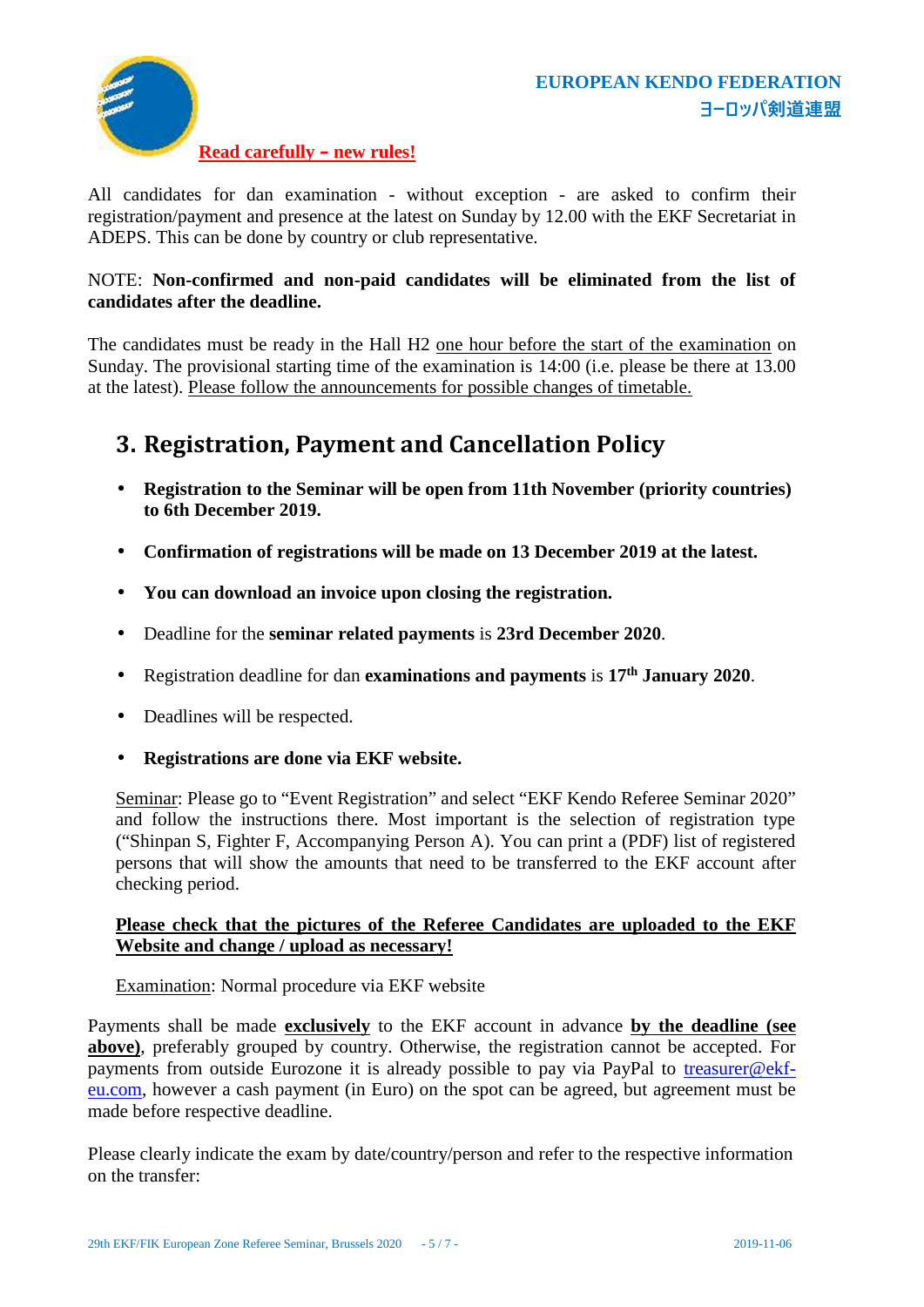

| <b>EKF</b> Bank account information: | <b>BNP Paribas Fortis Bank, Brussels</b> |                    |
|--------------------------------------|------------------------------------------|--------------------|
| Account holder's name:               | EKF AISBL                                |                    |
| Account number:                      | BE45 0016 9470 5689                      | BIC code: GEBABEBB |

And please send details of your transfer (who paid for whom and for what) via e-mail to treasurer@ekf-eu.com with cc.: vice-president@ekf-eu.com

#### **SEMINAR CANCELLATION POLICY:**

- **Cancellations made until 13 th January 2020 are fully reimbursed.**
- **Cancellations made between 14 th January and 27 th January 2020 (these days included) are reimbursed apart from the costs incurred.**
- **Cancellations made after 28 th January 2020 will not be reimbursed.**

**Cancellations to accommodation according to ADEPS conditions.**

## **4. Important notice:**

Please pass this information on to the clubs in your country, mentioning especially that all subscriptions to the seminar and the examinations must be made by the **National Federation**. It is not advised for private practitioners to contact EKF on the Referee Seminar directly.

**By registering, all participants and officers agree that their names, gender, tournament category, results and pictures as filed or taken during the event may be stored, processed and published on the internet or in print media and that there may be videos taken during the event, stored and live streamed in connection with the event. All personal data will be handled according to EKF Privacy Statement published on EKF website.**